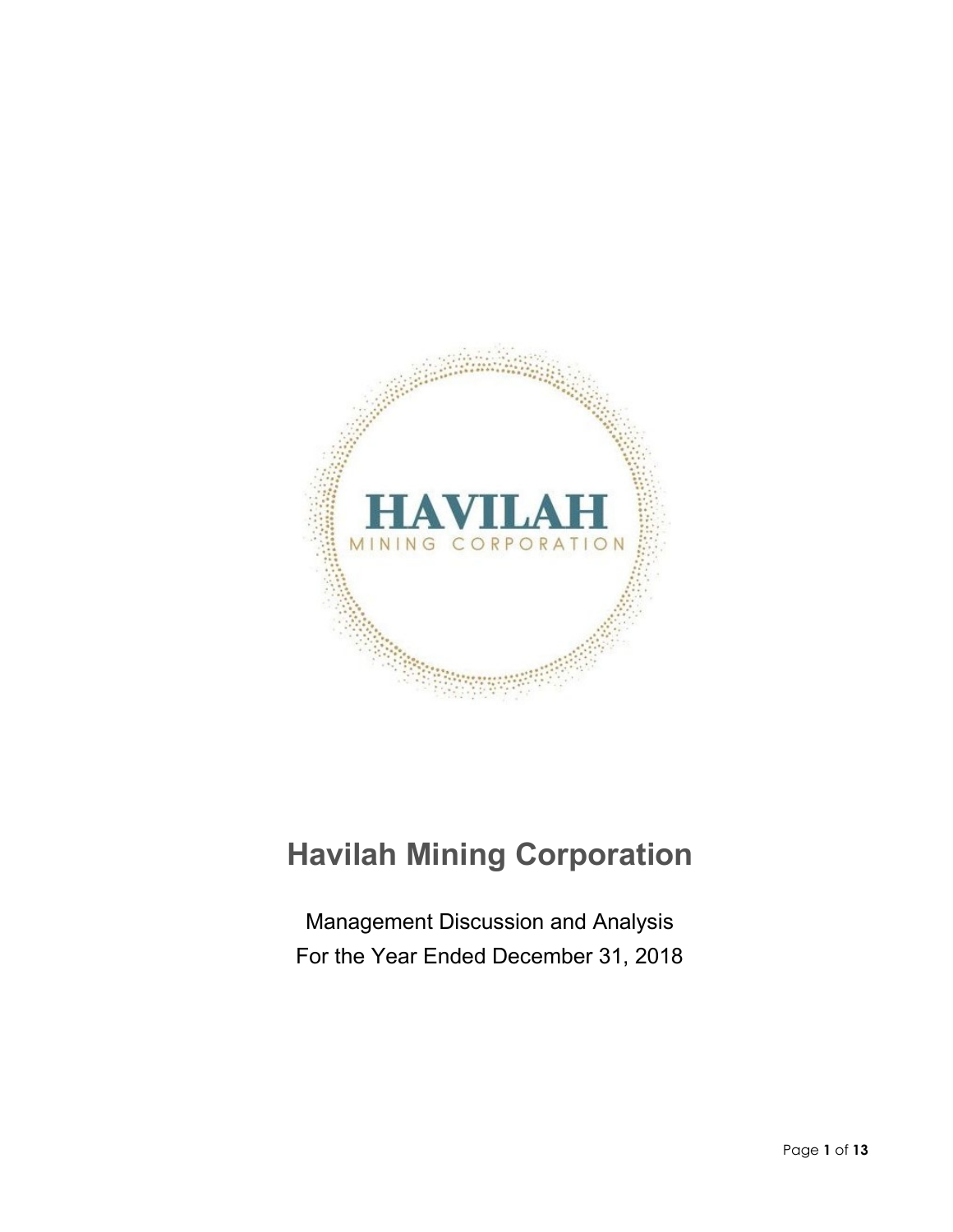This Management Discussion and Analysis ("MD&A") is an overview of all material information about the operations, liquidity and capital resources of Havilah Mining Corporations (the "Company" or "Havilah") for the year ended December 31, 2018. The MD&A was prepared as of April 25, 2019 and should be read in conjunction with the audited consolidated financial statements for the year ended December 31, 2018 and 2017, and the related notes contained therein which have been prepared in accordance with International Financial Reporting Standards as issued by the International Accounting Standards Board ("IFRS"). All figures are in Canadian dollars unless otherwise stated. In this MD&A, references to grams per tonne and ounces per tonne will be shown as g/t and oz/t.

The Company's common shares are listed on the TSX Venture Exchange ("TSX-V") under the symbol "HMC" and in the United States on the OTCBB under the stock symbol "HAVXF". Additional information related to the Company is available for view on SEDAR at www.sedar.com and on the Company's website [www.havilahmining.com.](http://www.havilahmining.com/)

# **OVERVIEW**

Havilah is a junior gold producer and explorer that owns the True North mine and mill complex, and is currently reprocessing historic tailings on a seasonal basis. In addition to operating True North in Bissett, Manitoba, Havilah holds approximately 53,000 hectares of highly prospective land within and adjacent to the Rice Lake greenstone belt. Havilah believes its land package is a prime exploration opportunity, with potential to develop a mining district centered on its True North facility. The Company also owns the Tully project near Timmins, Ontario, and intends to focus on both organic growth opportunities and accretive acquisition opportunities in North America.

# **ARRANGEMENT AGREEMENT AND CONTINUITY OF INTEREST**

On March 16, 2018, Klondex Mines Ltd. ("Klondex") entered into an arrangement agreement (the "Arrangement Agreement") with Hecla Mining Company ("Hecla") and 1156291 B.C. Unlimited Liability Company, a whollyowned subsidiary of Hecla. Under the terms of the Arrangement Agreement, which closed on July 20, 2018, Hecla acquired all the outstanding common shares of Klondex. As part of the Arrangement Agreement, holders of common shares of Klondex ("Klondex Shareholders") received consideration consisting of either cash, Hecla common stock, or a combination of cash and Hecla common stock, plus shares of Havilah, a new company, incorporated on May 3, 2018 to hold Klondex's former Canadian assets comprised of Klondex Canada Ltd. (subsequently renamed to Havilah Mining Canada Ltd., ("Havilah Canada")) and Bison Gold Resources Inc. ("Bison"). Under the terms of the Arrangement Agreement Hecla also subscribed for a 13.46% interest in Havilah by contributing \$9,242,800 (US\$7.0 million). All remaining liabilities related to Havilah Canada and Bison were funded by Klondex prior to the transfer of the assets with no liabilities transferring on completion of the Arrangement Agreement.

As Klondex Shareholders received the Havilah Common Shares in their respective, pre-arrangement proportionate interests, no change of control resulted in either the Company, or the underlying assets or business acquired. As such, the Arrangement Agreement is considered a capital reorganization and is excluded from the scope of IFRS 3, Business Combinations. Accordingly, the results up to July 20, 2018 have been presented in this MD&A, and in the consolidated financial statements for the year ended December 31, 2018, on a continuity of interest basis of accounting with financial positions prior to the Arrangement Agreement based on amounts related to Havilah Canada and Bison previously recorded by Klondex. In addition, the information contained in the statements of comprehensive loss and statements of changes in equity have been derived from certain allocations from Klondex's financial statements, and management cautions readers of this MD&A that the allocation of expenses may not necessarily reflect, or be otherwise indicative of, the future financial performance of the Company.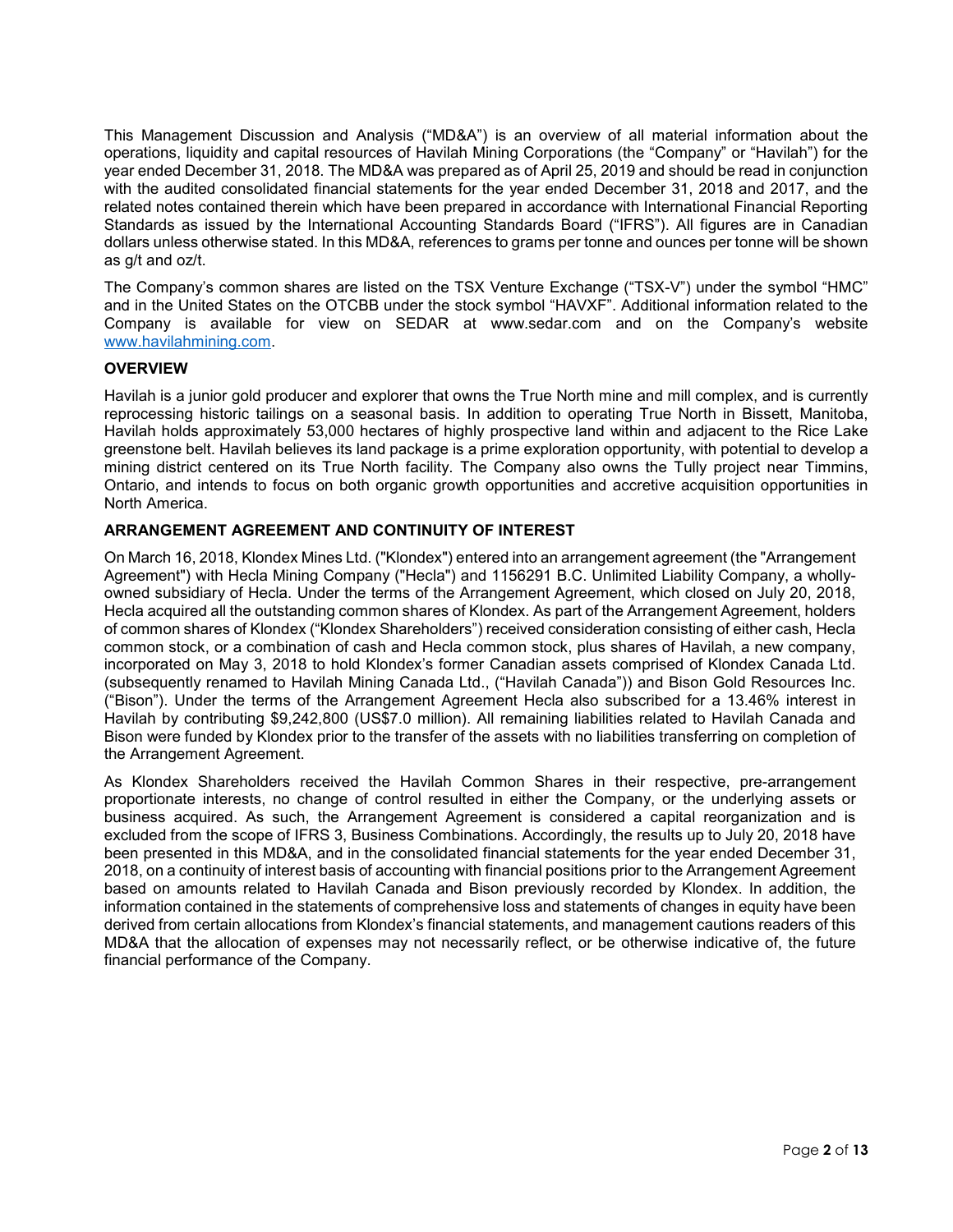# **HIGHLIGHTS**

- On January 9, 2018, underground operations at the True North mine were reduced to a level required for the mining of remaining developed ore which was completed on March 2, 2018. The underground operation has since been placed on care and maintenance. Prior to the shutdown, True North mined 19,301 tons of ore and produced 2,091 ounces of gold.
- On April 20, 2018, the Company commenced the 2018 tailings re-processing season, averaging approximately 976 tons per day at an average grade 0.92 g/t (0.03 oz/t) gold. Proceeds from the tailings reprocessing partially fund the ongoing care and maintenance of the underground infrastructure as well as the milling operations. On December 13, 2018 the Company announced the successful completion of tailings re-processing for fiscal 2018, temporarily suspending the operations for the winter. A total of 230,427 tons of tailings were re-processed during this period, recovering 5,187 ounces of gold.
- On July 20, 2018, the Arrangement Agreement between Klondex and Hecla, as described above, was completed, and the shares of Havilah Mining Canada Ltd. and Bison Gold Resources Inc. were transferred to Havilah Mining Corporation. Subsequent to the completion of the Arrangement Agreement, the Company successfully completed its application to list on the TSX-V under the symbol "HMC" and commenced trading on July 25, 2018.
- The Company hired Dr. Scott Anderson as Vice President of Exploration on September 9, 2018. Dr. Anderson was formerly the Chief Geologist of Precambrian Geoscience with the Manitoba Geological Survey. In his 17 years with the survey, Dr. Anderson's primary research focus was documenting the stratigraphic and structural controls on orogenic gold mineralization in the Archean Rice Lake greenstone belt, site of Havilah's True North mine and mill complex.
- On September 19, 2018 the Company closed a non-brokered private placement for total proceeds of \$960,300, funded primarily by management. Of this, \$724,500 was raised by way of flow through financing and was used for exploration and resource verification work at the Ogama-Rockland project. The Company issued an additional 451,667 units to senior officers and directors of the Company on January 10, 2019 and March 21, 2019, for total additional proceeds of \$129,725.
- On November 13, 2018 the Company regretfully announced the passing of Brian Morris, a director of the Company. Brian was taken prematurely from his family while attempting to help victims of a car collision in Reno, Nevada on November 10. His presence and passion are sorely missed by all employees and Directors of the Company.
- On November 27, 2018, the Company announced the appointment of Ron Clayton to the Board of Directors. Subsequent to year-end, on January 15, 2019, Mr. Clayton was appointed the President and Chief Executive Officer of the Company. Ron brings over 37 years of experience to the Company and was most recently the President and CEO of Tahoe Resources Inc. until June of 2018, where he led the construction and commissioning of the Escobal mine as the Company's first Chief Operating Officer.
- On March 5, 2019, the Company closed a non-brokered private placement by issuing 8,333,333 flow-through common shares for gross proceeds of \$4,000,000. The gross proceeds from the sale of the flow through shares will be used to incur eligible Canadian Exploration Expenses on the Company's exploration properties in the Rice Lake greenstone belt located in Manitoba, Canada.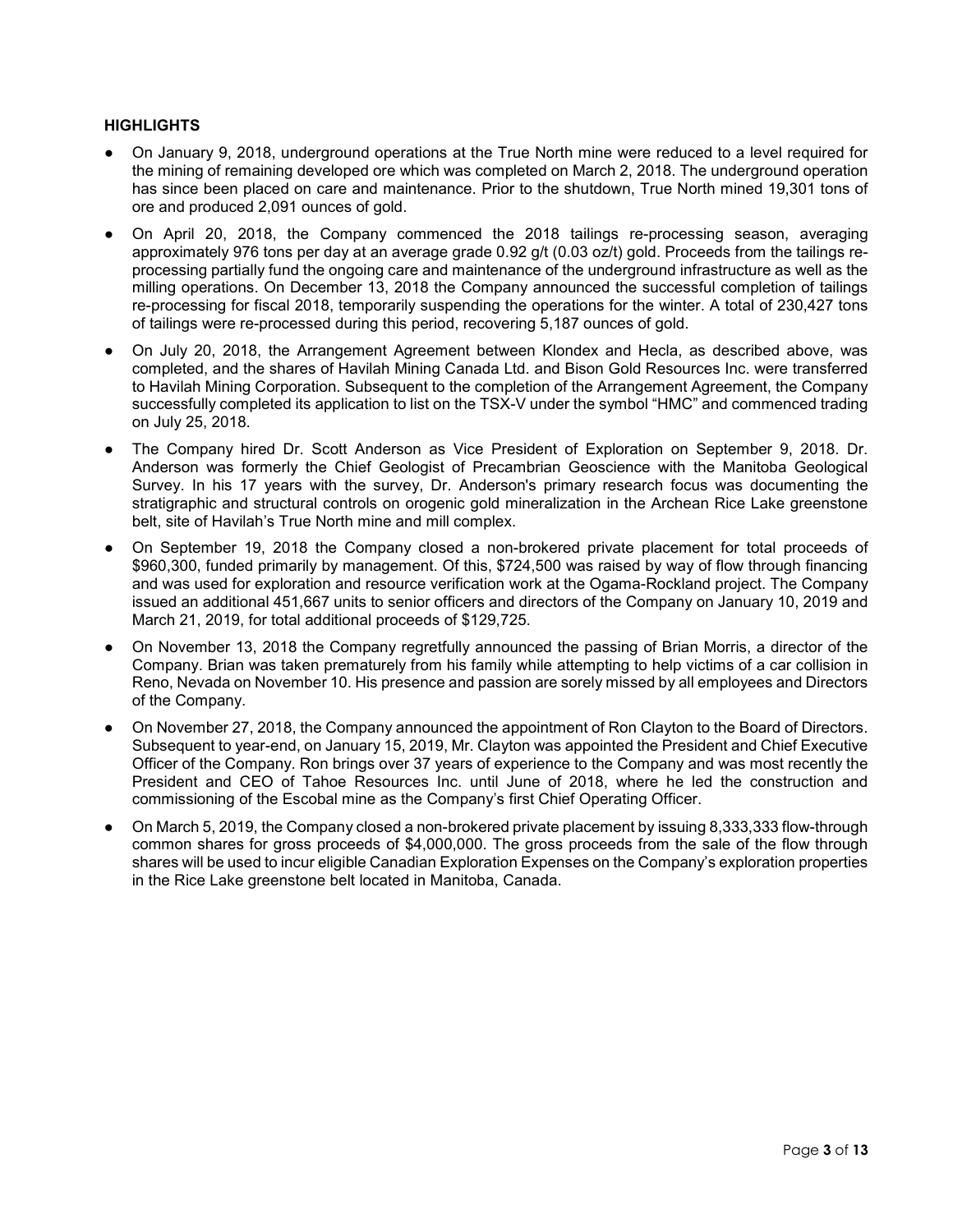# **FINANCIAL AND OPERATING SUMMARY**

For the year ended December 31, 2018 the Company initially operated as a subsidiary of Klondex up until July 20, 2018. With the completion of the Arrangement Agreement, the Company operated as a separate operating entity. The activities for the entire fiscal year have been reflected below on a continuous basis over these periods along with the comparative period for 2017.

| Year ended December 31                                    | 2018            | 2017            |
|-----------------------------------------------------------|-----------------|-----------------|
| <b>Financial Results (in thousands)</b>                   |                 |                 |
| Revenue                                                   | \$<br>17,993    | \$<br>42,174    |
| Cost of sales:                                            |                 |                 |
| <b>Production costs</b>                                   | 24,500          | 41,427          |
| Depreciation and depletion                                | 4,855           | 5,449           |
| Write-down of production inventories                      | 4,025           | 8,306           |
| <b>Total Cost of Sales</b>                                | 33,380          | 55,182          |
| <b>General and Administrative Costs</b>                   | 1,426           | 5,201           |
| <b>Exploration expense</b>                                | 526             |                 |
| Impairment of mineral properties                          | 9,674           | 28,230          |
| Other expenses                                            | 6,095           | 4,754           |
| Net Loss and Comprehensive loss                           | \$<br>(33, 108) | \$<br>(51, 193) |
| <b>Operating Results</b>                                  |                 |                 |
| Gold equivalent ounces recovered                          | 7,299           | 27,877          |
| Gold ounces sold                                          | 10,814          | 25,806          |
| <b>Per Ounce Data</b>                                     |                 |                 |
| Average realized price                                    | \$<br>1,631     | \$<br>1,632     |
| Cash cost of operations per ounce produced <sup>(1)</sup> | 2,603           | 1,927           |
| All in sustaining costs per ounce produced <sup>(1)</sup> | 2,762           | 2,614           |
| <b>Per Share Data</b>                                     |                 |                 |
| Basic and diluted loss per share                          | \$<br>(1.32)    | \$<br>(2.25)    |
| Weighted average common shares outstanding                | 25,017,871      | 22,755,979      |
| <b>Balance as of December 31</b>                          | 2018            | 2017            |
| <b>Financial Position (in thousands)</b>                  |                 |                 |
| Cash and cash equivalents                                 | \$<br>5,971     | \$<br>5,683     |
| Total assets                                              | 52,284          | 74,412          |
| <b>Total liabilities</b>                                  | 3,956           | 12,986          |
| Shareholder equity                                        | 48,328          | 61,426          |

(1) This is a non-IFRS measure; refer to the Non-IFRS Performance Measures section of this MD&A for additional detail. The cash cost includes the cost of underground mine care and maintenance.

# **REPORT ON OPERATIONS**

During the first quarter, while the Havilah Canada operations (also referred to as the "True North operations" hereafter) remained under Klondex management, the underground operations were halted, and initial planning commenced for the reprocessing of the tailings from past production. Prior to the cessation of underground production, the True North operations mined 19,301 tons of ore and produced 2,091 ounces of gold. On April 20, 2018, the Company commenced tailings re-processing at a rate between 900 and 1,200 tons per day of material with an average grade of 0.92 g/t or 0.03 oz/t gold. A total of 230,427 tons of tailings material containing 6,754 gold ounces was processed in 2018. During 2018, recovery of ounces from tailings material was impacted by a fixed amount of gold lost to tailings (not recovered) of approximately 0.008 oz/t, resulting in a lower recovery percentage when compared to 2017 and 2016 levels. The Company is continuing to analyze the processing method to reduce the fixed tail amount and improve recoveries in 2019.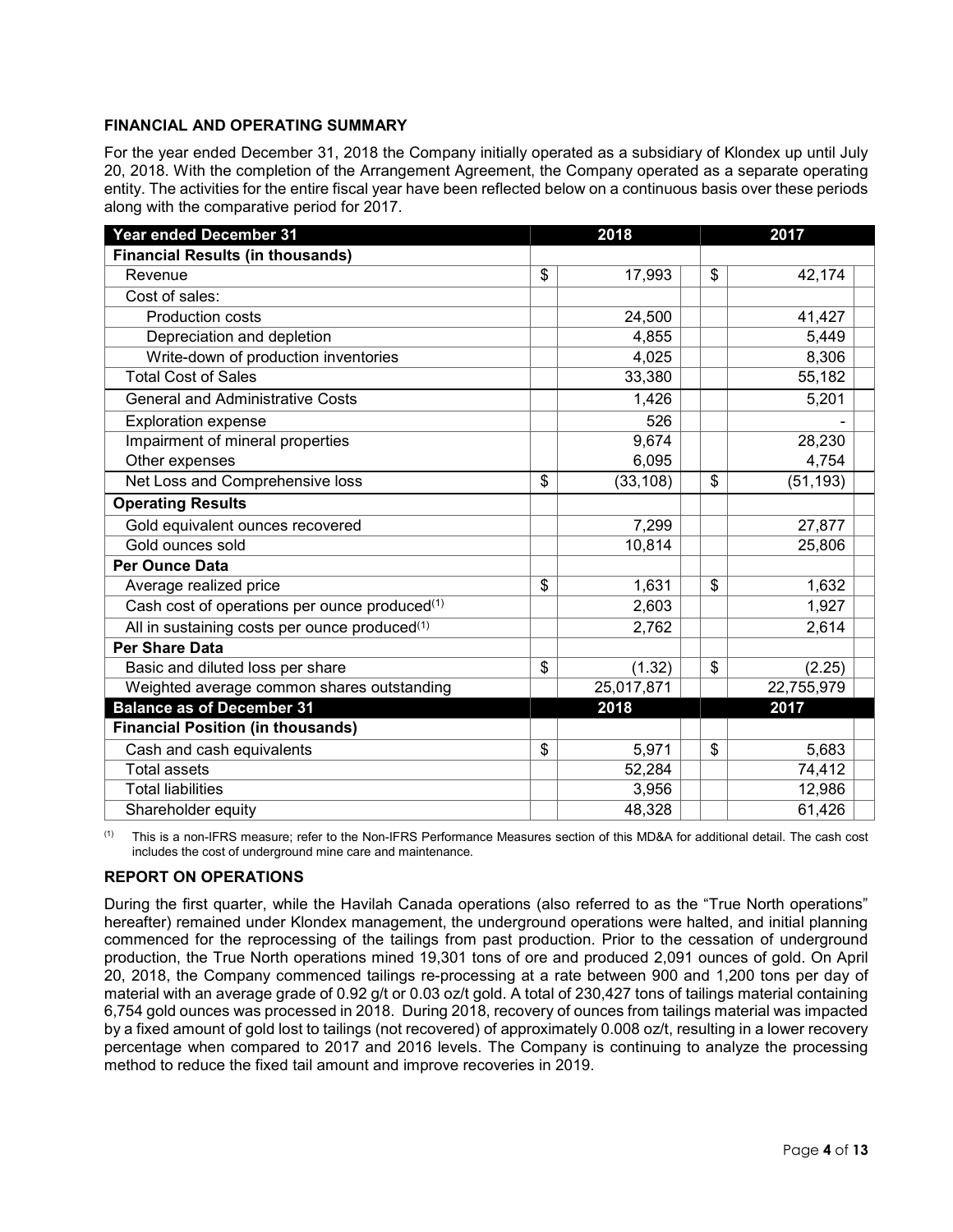The tailings impoundment contains a probable mineral reserve of 2.0 million tons at a grade of 0.75 g/t (see table below), sufficient for over four years of production at planned rates. The Company is continually optimizing the tailings re-processing operation to enhance both the longevity of the probable reserve and the grade of the processed material . The income received from the processing of tailings is used to support the ongoing care and maintenance of the underground mines as well as partially fund the sustaining cost of mill operations.

# **True North Tailings Probable Mineral Reserves**

| $\bullet$<br><b>Category</b> | Tons (k) | Au oz/t     | Au g/t         | Au koz      |
|------------------------------|----------|-------------|----------------|-------------|
| Probable                     | ,950     | റാ<br>U.UZZ | $ -$<br>v. 1 J | ໍາ<br>ـ∡.ט+ |

1. Tailings Probable Mineral Reserve estimate is based on tailings located at True North produced by previous operators to Havilah. 2. Tailings Probable Mineral Reserve was estimated using the Canadian Institute of Mining, Metallurgy and Petroleum (CIM) Best Practice Guidelines on Estimation of Mineral Resources and Mineral Reserves, and CIM Definition Standards for Mineral Resources and Mineral Reserves, as prepared by the CIM Standing Committee on Reserve Definitions and adopted by CIM Council.

3. No mining losses have been applied to the designed historic tailing excavations and no additional unplanned dilution has been included. Contained metal may differ due to rounding.

5. Cut-off grade = 0.026 oz/t Au (0.89 g/t Au) for 2016 to 2018 and 0.020 oz/t Au (0.69 g/t Au) for 2019 to 2023.

6. A dry bulk density of 0.044 tons per cubic foot was utilized in the Tailings Probable Mineral Reserve tonnage calculation.

Following the spin out of the Canadian operations from Klondex to Havilah, the Company turned its focus towards gaining a better understanding of the Ogama-Rockland property acquired in 2017 by Klondex as part of the Bison Gold Resources Inc. acquisition. Ogama-Rockland is located approximately 26 km southeast of True North (43 kilometres by road) and during the years 1948 to 1951 this property produced a total of 45,440 ounces of gold from 139,101 tons of ore at a recovered grade of 10.26 g/t gold.

In Q4 2018, the Company commenced a \$0.7 million program which included an initial five drill holes totaling 1,900 metres, designed to twin drill holes completed by the previous operator. Results obtained from this program in Q1 2019 are being utilized to verify results reported by the previous owners, which were used to establish a historical inferred mineral resource estimate of 1.28 million tonnes containing 337,000 ounces of gold at a grade of 8.17 g Au/t (note: a Qualified Person as such term is defined by NI 43-101 has not done sufficient work to classify the historical estimate as a current mineral resource or mineral reserve, and the Company is not treating the historical estimate as a current mineral resource or mineral reserve). As part of this program, over 21,000 metres of historical drill core was relocated from the Ogama-Rockland property to the secure facilities at True North, and was photographed and properly archived for future reference.

Also during Q4 2018, the Company began planning and budgeting for a significant regional exploration program on its consolidated mineral dispositions in the Rice Lake belt, with the goal of discovering additional long-term sources of feed for the True North mill in Bissett. As a first step, this program included the acquisition via ground staking of an additional 11,150 hectares of mining claims in previously under-explored portions of the belt.

As part of a general site cleanup, the Company also began identifying and disposing of old equipment, unused materials and waste oil at the True North complex subsequent to the spin out in July, receiving total proceeds of \$0.3 million for the year ended December 31, 2018. This process continued into early 2019 as management focused on improving the efficiency of the operations and increasing working capital.

## **REVIEW OF FINANCIAL RESULTS**

During the year ended December 31, 2018, the Company generated a loss of \$33.1 million compared to a loss of \$51.2 million for 2017. In 2017 the Company had recorded an impairment charge of \$28.2 million against the True North mineral properties, plant and equipment based on comparing the assets value to the fair value less cost of disposal. In 2018, the earnings were negatively impacted by the cessation of mining activities at the True North mine, related closure costs, and periods where the tailings operation were shut down during the winter (approximately 129 days total in 2018). The Company also recorded a \$9.7 million impairment charge to capitalized development costs associated with the underground mine in the third quarter of 2018.

## **Revenue**

For the year ended December 31, 2018, the Company sold 7,234 gold ounces at an average realized price of \$1,631 compared with the sale of 25,806 gold ounces in 2017 at an average realized price of \$1,632 (this excludes the effect of any derivative instruments used during that period).

Total revenue for 2018 decreased by approximately \$24.2 million or 57.3% from \$42.2 million in 2017, as a result of 18,572 fewer ounces of gold sold during 2018. During 2018 the Company produced 21,822 fewer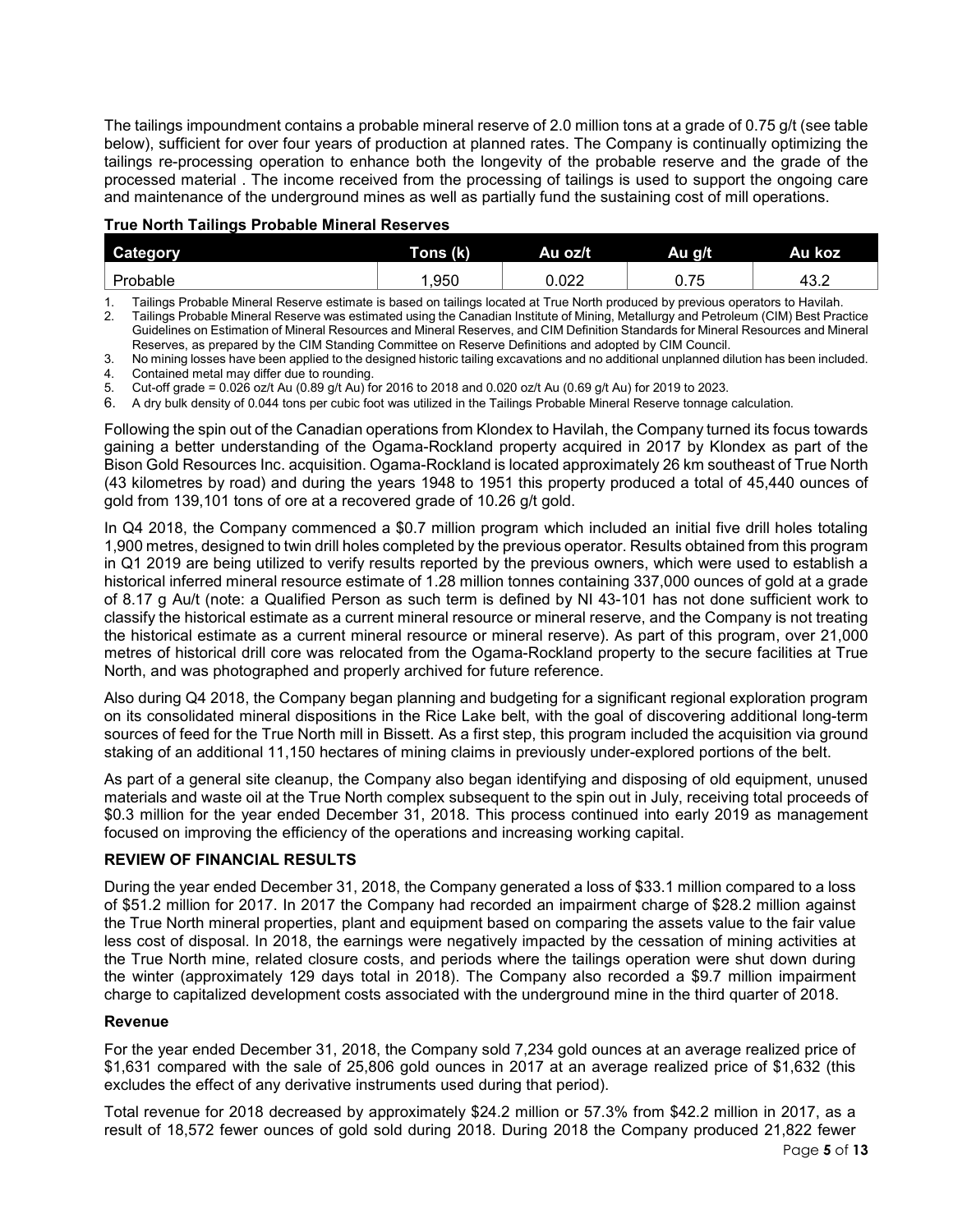ounces of gold compared with 2017 as a result of the suspension of underground mining operations and the processing of only lower grade tailings from April to December 2018. This decline was partially offset by stockpile inventories of ore mined from underground that were on hand at the end of 2017 and were processed in 2018.

## **Cost of sales**

Cost of sales, comprised of the full cost of site operations, the care and maintenance costs for the True North underground mine and depreciation and depletion, amounted to \$33.4 million for 2018 compared to \$55.2 million during 2017. The decrease was primarily due to the suspension of mining operations at the True North mine in January 2018 resulting in a significant decrease in mining related costs during the year. This was offset by the \$1.4 million in severance costs incurred in Q1 2018 in lieu of notice as the Company laid off all but essential personnel required for continued mill operations, care and maintenance of the underground facilities, and for the operation of equipment necessary for the tailings re-processing operations.

The decrease in depreciation arises from lower average capital asset balances in 2018 compared with 2017 as a result of impairment charges taken both at December 31, 2017 and during 2018 as well as equipment disposals in 2018.

During the year, gold inventory (measured based on gold ounces measured) will vary depending on production levels as well as timing of gold sales. During 2018, due to the focus on processing tailings, the Company maintained significantly lower gold inventory levels, with 896 ounces in circuit and another 63 ounces held at Asahi Refining, a third-party precious metals refiner, compared with a total of 6,020 gold ounces at the end of 2017. The production costs applicable to ore processing for Q4 2018 were \$2.3 million compared with \$14.4 million in Q4 2017.

## **General and administrative costs**

General and administrative costs were \$1.4 million for the year ended December 31, 2018 compared to \$5.2 million for the year ended December 31, 2017. This \$3.8 million decrease primarily resulted from a significant reduction in costs allocated from the Klondex corporate office during the period from January 1 to July 20, 2018 and lower monthly administrative costs subsequent to the spin out. For the six months from July 1, 2018 to December 31, 2018, the period during which the operations operated independently under Havilah, the Company continued to minimize general and administrative costs, incurring \$1.2 million in the second half of 2018 compared with \$2.5 million in the second half of 2017.

## **Other expense**

#### *Finance charges*

Finance charges primarily relate to interest incurred on the advances from Klondex to Havilah during the period where Havilah was a subsidiary of Klondex. Total interest on these advances as at July 20, 2018, the completion date for the Arrangement Agreement, was \$4.4 million, compared with \$6.1 million for the year ended December 31, 2017. The decrease in finance charges is a result of the settlement of all advances from Klondex on completion of the Arrangement Agreement. Also included in finance charges is \$0.1 million of accretion expense related to the reclamation obligation.

#### *Foreign exchange gain or loss*

Prior to the completion of the Arrangement Agreement, Havilah held significant US dollar loans from its parent company at the time, Klondex. These were subject to mark-to-market adjustments at each reporting period, resulting in a \$1.1 million loss and a \$1.2 million gain for the years ended December 31, 2018 and 2017, respectively, as the Canadian currency weakened from \$1.24 to \$1.36 Canadian for every US dollar in 2018 and strengthened from \$1.32 to \$1.25 Canadian for every US dollar in 2017.

#### *Impairment of mineral properties*

On January 9, 2018, under the management of Klondex, the Company announced the cessation of all underground activities at the True North mine other than the minimum required to deplete developed stopes and begin care and maintenance. This change to operations was based on the continued inability to achieve planned operating and cash flow metrics.

During the fourth quarter of 2017, the Company, based on the impairment indicators present, evaluated the True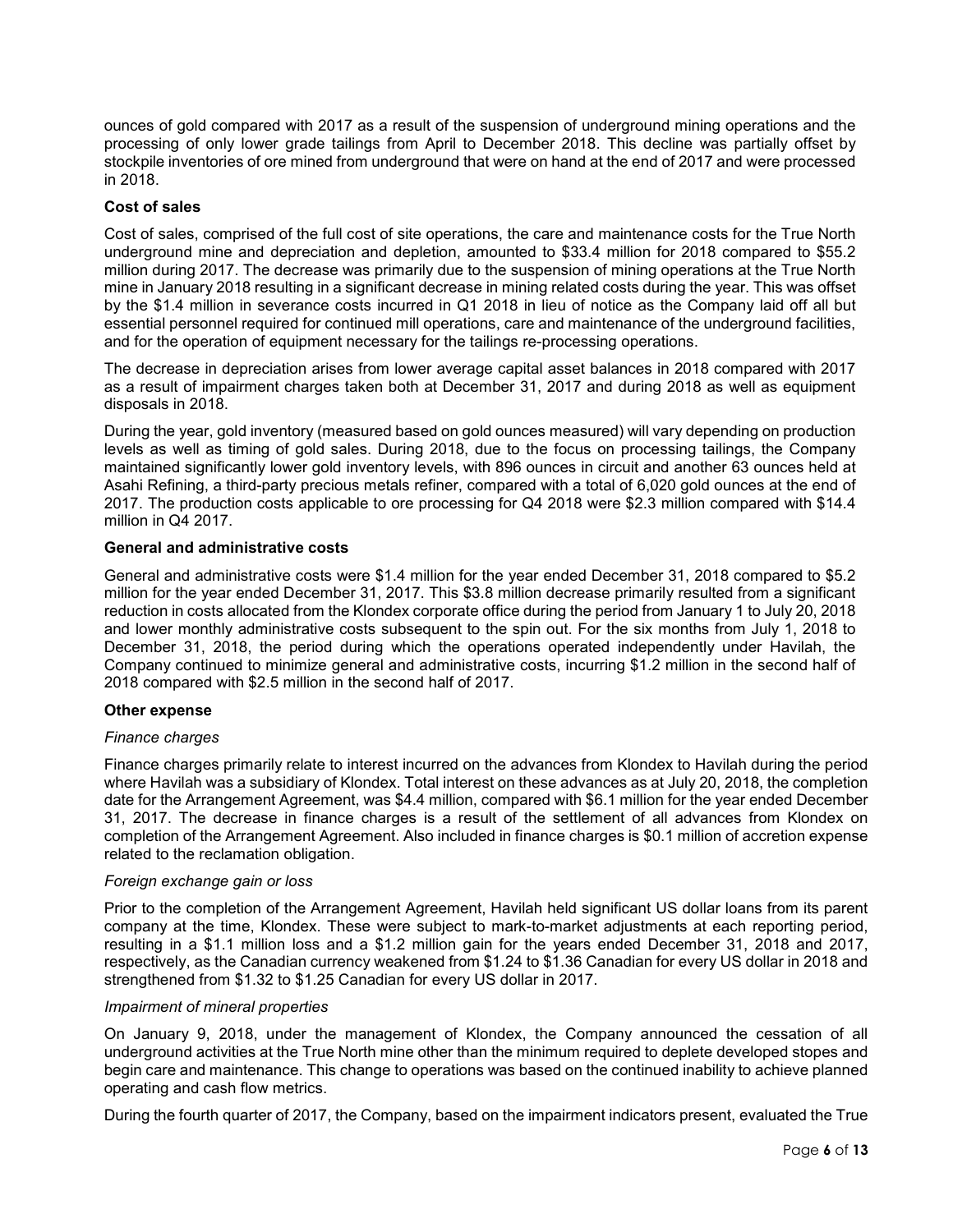North operations based on the higher of a) operations value in use or b) fair value of the assets less cost of disposal (FVLCD). The estimated FVLCD for True North was determined to be \$45.6 million (US\$36.4 million) which resulted in a \$28.2 million impairment charge during the year ended December 31, 2017.

The Company commenced a strategic review of the operations and focused on re-processing tailings from past production at rates between 900–1,200 tons per day. With the subsequent spin-off of the True North operations to Havilah, the Board and senior management continued this review and determined that the past mine plans were uneconomic based on prevailing market conditions and the mine should remain under care and maintenance for an indefinite time period while the Company pursues an aggressive exploration plan. The current focus of the Company, as explained in the Outlook section, will be on the identification of other resources in the Rice Lake District as well as revising the underground mine plans.

As a result of the Company's decision to continue indefinitely with the shutdown of underground mining operations, it was determined that the carrying costs of development associated with the mine plans previously in place were impaired and a total charge of \$9.7 million was recorded in the third quarter of 2018. This determination was based on an evaluation of the expected future cashflows from continuing operations which, based on current mine plans and commodity prices, were expected to be negative and result in ongoing losses.

## **EXPLORATION ACTIVITY**

During Q4 2018 the Company focused exploration activity on the Ogama-Rockland property, acquired previously by Klondex in Q4 2017 and transferred to Havilah pursuant to the Arrangement Agreement. Due to the focus of Klondex management on the Hecla transaction and the restrictions of the Arrangement Agreement, expenditures during the first half of 2018 were minimized at the Canadian operations and no exploration activity occurred at Ogama-Rockland until commenced by Havilah in Q4 2018, subsequent to the completion of the Hecla transaction.

The Company hired Dr. Scott Anderson as Vice President of Exploration on September 9, 2018. Dr. Anderson was the Chief Geologist of Precambrian Geoscience with the Manitoba Geological Survey. In his 17 years with the survey, Dr. Anderson's primary research focus was documenting the stratigraphic and structural controls on orogenic gold mineralization in the Archean Rice Lake greenstone belt, which is the site of the True North complex and Havilah's mineral dispositions in the district. Based in this extensive knowledge, Dr, Anderson and the True North geology team have compiled historic work, developed an exploration strategy, and prepared an exploration plan and budget for the 2019 field season. This program will involve the evaluation of high-priority targets in brownfields areas of the belt as well as developing new targets in the extensive greenfields areas of the belt, taking advantage of the company's consolidated land position, which, at 53,000 hectares and with very little exploration outside the footprint of the True North Mine, is the largest ever assembled for the Rice Lake belt.

In September of 2018, the Company commenced with a drilling program at the Ogama-Rockland property. This \$0.7 million program included an initial five holes totaling 1,900 metres, designed to twin historical drill holes that were completed by the previous operator and were used to estimate a historical inferred mineral resource for the Ogama-Rockland deposit. The drill program included the acquisition of oriented drill core for the purpose of evaluating the geometry of the vein systems in much greater detail than had been done previously, thus refining the predictive exploration model for the Property. Concurrent with the drilling program, Havilah's geology team recovered and photographed approximately 21,000 metres of drill core from the previous operator, which was originally stored onsite at the Ogama-Rockland property but has now been relocated to secure facilities at Havilah's True North mine and mill complex. In addition, the 2018 program included channel sampling of mineralized veins and structures exposed on surface, and surveying of historical drill collar locations.

#### **MINING OPERATIONS**

True North is a past-producing underground gold mining operation consisting of three underground deposits with a modern, fully-permitted mill currently re-processing tailings material. The following is a summary of operational information for the years ended December 31, 2018 and 2017. Note that silver is relatively immaterial to current operations so only gold ounces are shown.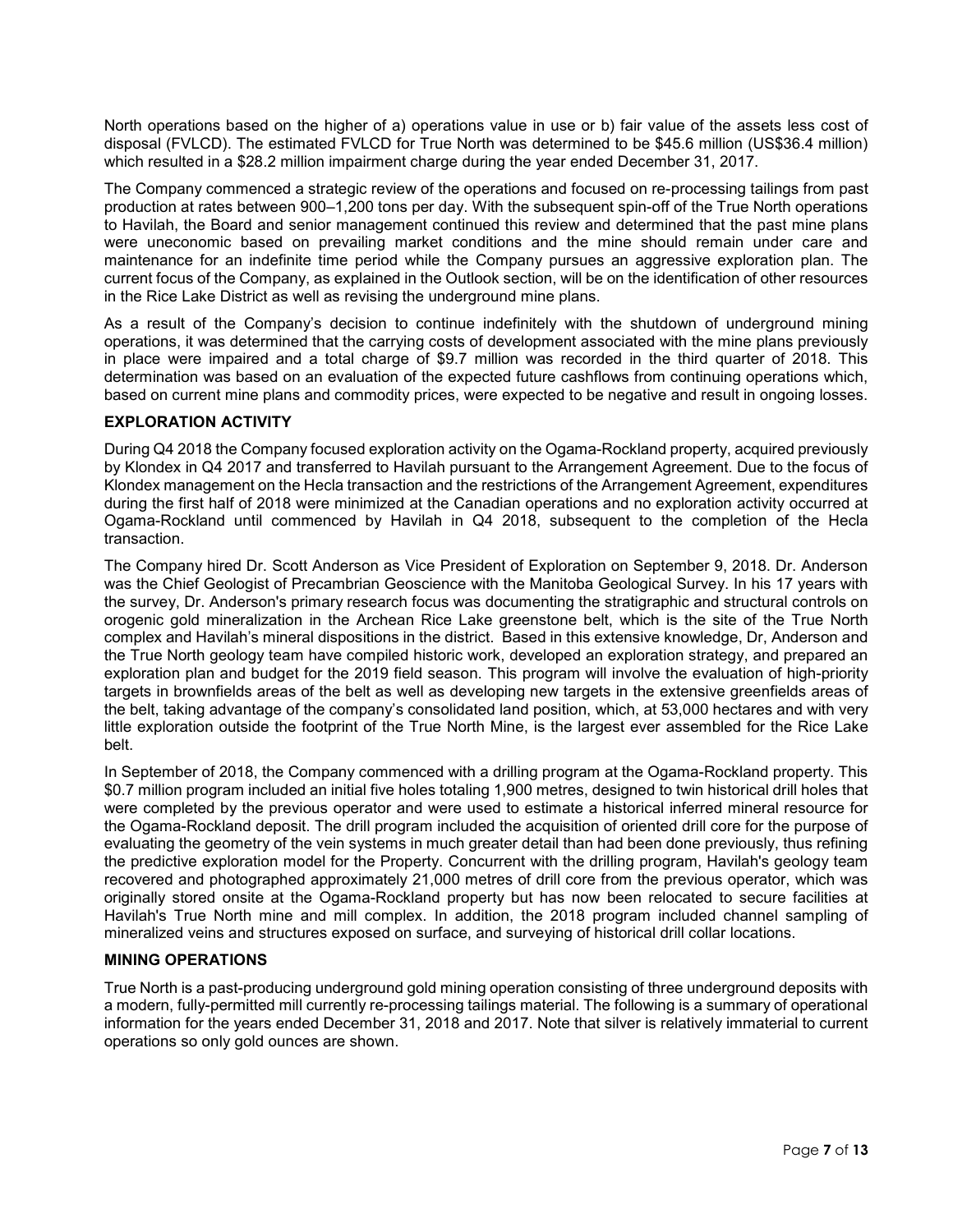| <b>Year ended December 31</b>                 | 2018        |   | 2017        |   |
|-----------------------------------------------|-------------|---|-------------|---|
| Ore tons mined                                | 19,301      |   | 228,495     |   |
| Gold ounces mined                             | 2,374       |   | 28,208      |   |
| Ore tons milled                               | 19,390      |   | 216,978     |   |
| Tailings processed (tons)                     | 230,427     |   | 80,848      |   |
| Average gold mill head grade (oz/ton)         | 0.04        |   | 0.10        |   |
| <b>Year ended December 31</b>                 | 2018        |   | 2017        |   |
| Average gold recovery rate                    | 80.9        | % | 93.0        | % |
| Gold ounces produced                          | 7.299       |   | 27,877      |   |
| Gold ounces sold                              | 10,814      |   | 25,806      |   |
| Average realized gold price                   | \$<br>1,631 |   | \$<br>1,632 |   |
| Total cash cost per gold ounce sold(1)        | 2,603       |   | 1,927       |   |
| All-in sustaining cost per gold ounce sold(1) | 2,762       |   | 2,614       |   |

 $(2)$  This is a non-IFRS measure; refer to the Non-IFRS Performance Measures section of this MD&A for additional detail. The cash cost includes the cost of underground mine care and maintenance.

During the first quarter of 2018, the True North underground mine transitioned from operations to care and maintenance. During the transition True North continued to mine 19,301 ore tons and produced 2,091 gold ounces. The Company commenced processing tailings on April 20, 2018 through the mill to maximize cash flow and offset ongoing care and maintenance costs. The recovery of tailings material was significantly impacted by the existing configuration of the mill which produced an approximate fixed tail (gold that is returned to tailings) of 0.008 oz/t noted previously. Various upgrades to the mill are currently being contemplated to improve the recovery.

For the year ended December 31, 2018, the Company had net additions of \$0.3 million, primarily related to pump replacement and mill refurbishment.

# **QUARTERLY RESULTS**

The following selected financial information is a summary of the eight most recently completed quarters up to December 31, 2018.

| <b>Quarter Ended</b><br>(\$ amounts in '000's) | Dec 31.<br>2018 | <b>Sept 30.</b><br>2018 | <b>June 30.</b><br>2018 | Mar 31.<br>2018 | Dec 31.<br>2017 | <b>Sept 30.</b><br>2017 | <b>June 30.</b><br>2017 | Mar 31.<br>2017 |
|------------------------------------------------|-----------------|-------------------------|-------------------------|-----------------|-----------------|-------------------------|-------------------------|-----------------|
| Gold sold (ounces)                             | 3.580           | 240                     | .843                    | 5.151           | 8.983           | 5.591                   | 6.832                   | 4.400           |
| Revenues                                       | 5.774           |                         | $3.137$ $\frac{1}{3}$   | 8.688           | 14.621          | 9.027                   | .287                    | 7,239           |
| Comprehensive (Loss)                           | $(5,475)$ \$    | $(13,656)$ \$           | $(4, 137)$ \$           | $(9,840)$ \$    | (33,134) \$     | $(4,948)$ \$            | $(4,257)$ \$            | (8, 854)        |

The True North operations were acquired by Klondex on January 22, 2016 and production recommenced during the third quarter of 2016. The underground operations continued until January 9, 2018, at which point True North was placed on care and maintenance as a result of the continued shortfall in meeting operating and production targets required to return to profitability. Since the acquisition, the operations continually recorded net losses, negative cash flows from operations, and relied historically on Klondex, the parent company until July 20, 2018, to fund business operations. During the fourth quarter of 2017, the Company, based on the impairment indicators present, recorded a \$28.2 million impairment charge during the year ended December 31, 2017.

The three months ended September 30, 2018 was the first full quarter where the Company operated on a standalone basis. Havilah continued to re-process tailings from the existing impoundment facility, milling a total of 90,814 tons with an average grade of 0.89 g/t (0.03 oz/t) at a 75% recovery rate, producing 1,922 ounces of gold for the period. Overall tons processed were less than planned due to mill feed issues which were corrected in the fourth quarter with the addition of air cannons to the feed bins in order to reduce material buildup at the loading area. During the quarter, the Company also recorded a write down on mine development costs based on the assessment that previous mine plans were no longer economic, resulting in a charge of \$9.7 million.

During the three months ended December 31, 2018, the Company processed an additional 60,816 tons at an average grade of 90 g/t (0.03 oz/t) at a 71% recovery rate, producing 1,244 ounces of gold for the quarter ended December 31, 2018. On December 13, 2018 the Company suspended the operations due to the onset of winter,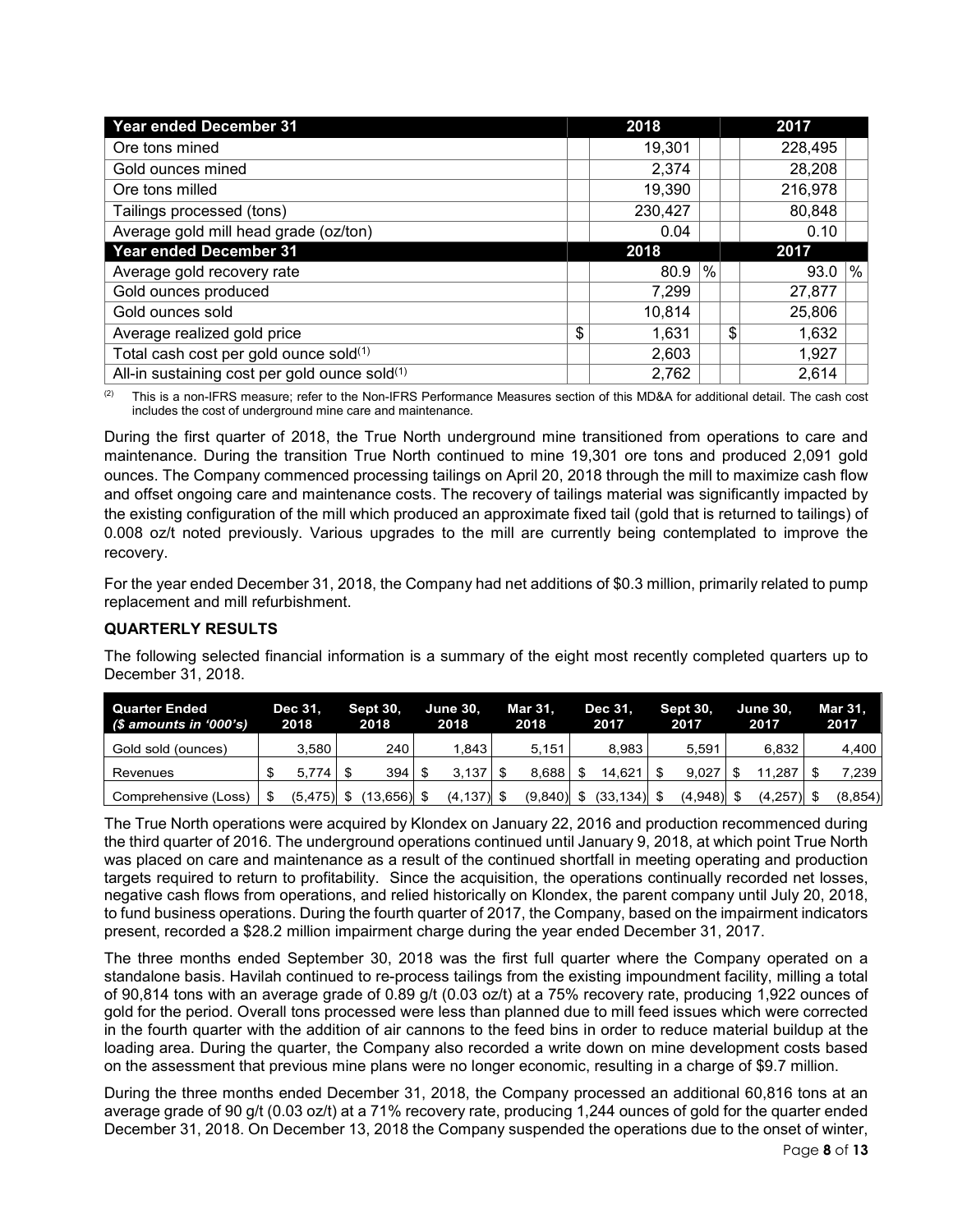completing the Company's planned 2018 operating season. During 2018 the recovery of ounces from tailings material was impacted by an approximate fixed amount of gold returning to tailings (not recovered) of 0.008 oz/t, resulting in a lower recovery percentage when compared to historical activity at higher feed grades. The Company is continuing to analyze the processing method to reduce the fixed tail amount and is taking steps in the first half of 2019 to implement solutions to minimize this issue.

# **LIQUIDITY AND CAPITAL RESOURCES**

| $$$ amounts in '000's)    | December 31,<br>2018 | December 31,<br>2017 |
|---------------------------|----------------------|----------------------|
| Cash                      | \$<br>8.971          | \$<br>5,683          |
| Total current assets      | 12,672               | 20,018               |
| Total assets              | 52,284               | 74,412               |
| Total current liabilities | 1.494                | 10,680               |
| <b>Total liabilities</b>  | 3.956                | 12,986               |
| Total equity              | 48,328               | 61,426               |

Historically, the operations were reliant on Klondex, the parent company until July 20, 2018, to provide funding for ongoing operating costs. Prior to the completion of the Arrangement Agreement, the Company did not have access to third party financial resources and continued to incur negative operating cash flows and significant capital expenditures. The Company's current strategy is focused on maximizing cashflow from the tailings operations to support the ongoing care and maintenance costs of the underground mine. The cash cost per ounce sold currently includes the care and maintenance costs for the undergound mine, excluding these costs would result in the tailings operations generating positive cashflow for the Company. The Company will utilize funds from operations, along with proceeds from financing activities, to fund exploration on several target areas within the Rice Lake district with the objective of identifying additional sources of ore feed. Material increases or decreases in the Company's liquidity and capital resources will be substantially determined by the success or failure of the Company's operations, exploration, and development programs, as well as the ability to obtain equity or other sources of financing, and the price of gold.

As at December 31, 2018, the Company had cash and cash equivalents of \$9.0 million (December 31, 2017 – \$5.7 million) and working capital of \$11.2 million (December 31, 2017 – \$9.3 million). During the year ended December 31, 2018, the Company lost \$10.6 million from operating, care and maintenance and investing activities, excluding cash held in short-term investments and net of working capital changes. Prior to the completion of the Arrangement Agreement, the Company received \$3.7 million in advances from Klondex, the parent company during that period. On the closing of the Arrangement Agreement, Hecla subscribed for 3,539,332 common shares of Havilah by way of private placement, for total proceeds of \$9.2 million. On September 19, 2018, the Company closed a mostly insider (80%) funded non-brokered private placement for aggregate proceeds of \$1.0 million, including \$0.7 million from the issuance of common shares on a flow-through basis which have been used to fund qualified exploration expenditures.

Management considers the Company's liquidity position at December 31, 2018, comprised of cash, cash equivalents, and short-term investments, together with cash flows from operations, enough to support the Company's normal operating requirements, exploration plans, and capital commitments on an ongoing basis.

## *Outstanding Share Data*

| Authorized: an<br>unlimited number of<br>common shares without<br>par value | <b>Common shares</b><br>issued and<br>outstanding | <b>Stock Options</b> | <b>Restricted</b><br><b>Share Units</b> | Warrants  |
|-----------------------------------------------------------------------------|---------------------------------------------------|----------------------|-----------------------------------------|-----------|
| Outstanding as at April<br>25, 2019                                         | 37,460,311                                        | 2,290,000            | 640,000                                 | 2,440,000 |

## **FINANCIAL INSTRUMENTS**

The Company's activities potentially expose it to a variety of financial risks, including liquidity risk, interest rate risk, foreign exchange currency risk, and commodity price risk.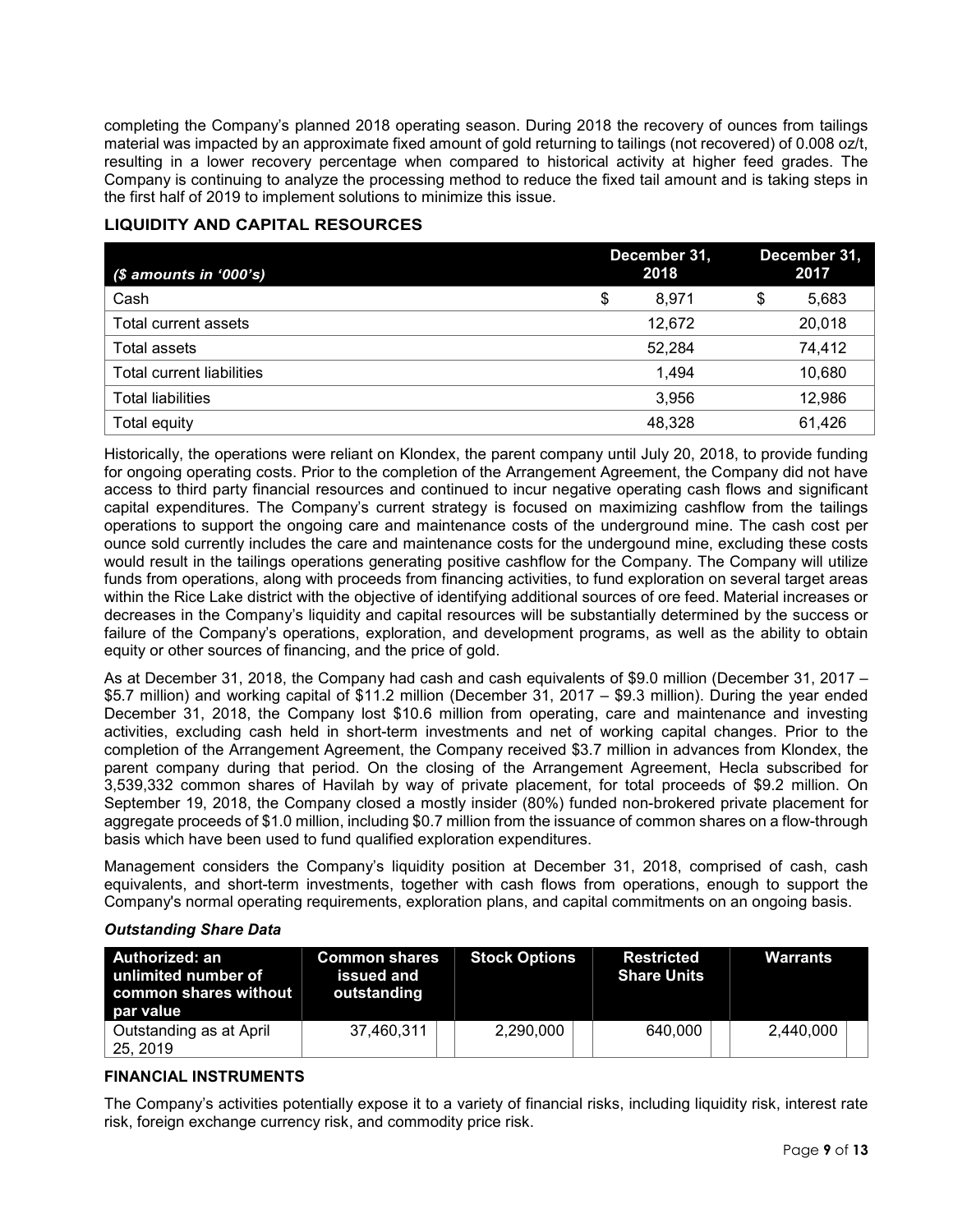# *Liquidity Risk*

Liquidity risk is the risk that the Company will not be able to meet its financial obligations when they become due. As at December 31, 2018 the Company had working capital of \$11.2 million. Management believes that the Company has sufficient financial resources to meet its obligations as they come due.

#### *Interest Rate Risk*

Interest rate risk is the risk that the fair value of future cash flows of a financial instrument will fluctuate due to changes in market interest rates. The Company is currently not exposed to any interest rate risk as the Company does not have any interest-bearing debt obligations or any other interest-bearing liabilities.

## *Foreign Exchange Risk*

The Company's functional currency is the Canadian dollar. Foreign currency risk is the risk that future cash flows will fluctuate because of changes in foreign exchange rates. The Company's historical foreign currency gains and losses primarily relate to advances from Klondex and US dollar transactions with vendors. Subsequent to the Arrangement Agreement the Company has had minimal US dollar transactions and all US dollar denominated advances were settled.

#### *Commodity Price Risk*

The Company is exposed to the risk of fluctuations in prevailing market commodity prices on the gold it produces. Prior to completion of the Arrangement Agreement, the Company's parent, Klondex, would mitigate price risk by entering into derivative financial instruments, such as fixed forward sales and collars. As of December 31, 2018, the Company itself had not entered into any agreements to mitigate its exposure to market price risk.

## *Contractual Obligations*

The following table provides our gross contractual obligations as of September 30, 2018 (in thousands):

|                               | Less than<br>1 year | 1-3 vears | $3-5$ years | More than<br>5 years |       |  | Total |  |  |
|-------------------------------|---------------------|-----------|-------------|----------------------|-------|--|-------|--|--|
| <b>Reclamation obligation</b> | _                   |           |             |                      | 9.824 |  | 9.824 |  |  |

The amounts shown above represent undiscounted amounts not reflective of inflation, see Note 12 *Reclamation obligation* for additional details.

## **OFF-BALANCE SHEET ARRANGEMENTS**

The Company has no off-balance sheet arrangements and no short or long-term debt obligations.

## **RELATED PARTY TRANSACTIONS**

The key management personnel include those persons having authority and responsibility for planning, directing, and controlling the activities of the Company as a whole. The Company has determined that key management personnel consist of executive and non-executive members of the Company's Board of Directors and corporate officers.

During the year ended December 31, 2018 and 2017, the Company incurred the following charges by directors and officers of the Company and by companies controlled by directors and officers of the Company. For the year ended December 31, 2017, the Company operated as a subsidiary of Klondex therefore no compensation was paid to Directors or Officers. All fees have been reported as general and administrative expenses:

|                             |              | <b>Year Ended</b> |              |      |  |  |  |
|-----------------------------|--------------|-------------------|--------------|------|--|--|--|
|                             | December 31, |                   | December 31. |      |  |  |  |
| $$$ amounts in '000's)      |              | 2018              |              | 2017 |  |  |  |
| <b>Professional fees</b>    | \$           | 10                | \$           |      |  |  |  |
| Directors' fees             |              | 94                |              |      |  |  |  |
| <b>Management fees</b>      |              | 280               |              |      |  |  |  |
| <b>Share-based payments</b> |              | 333               |              |      |  |  |  |
| <b>Total</b>                |              | 717               |              |      |  |  |  |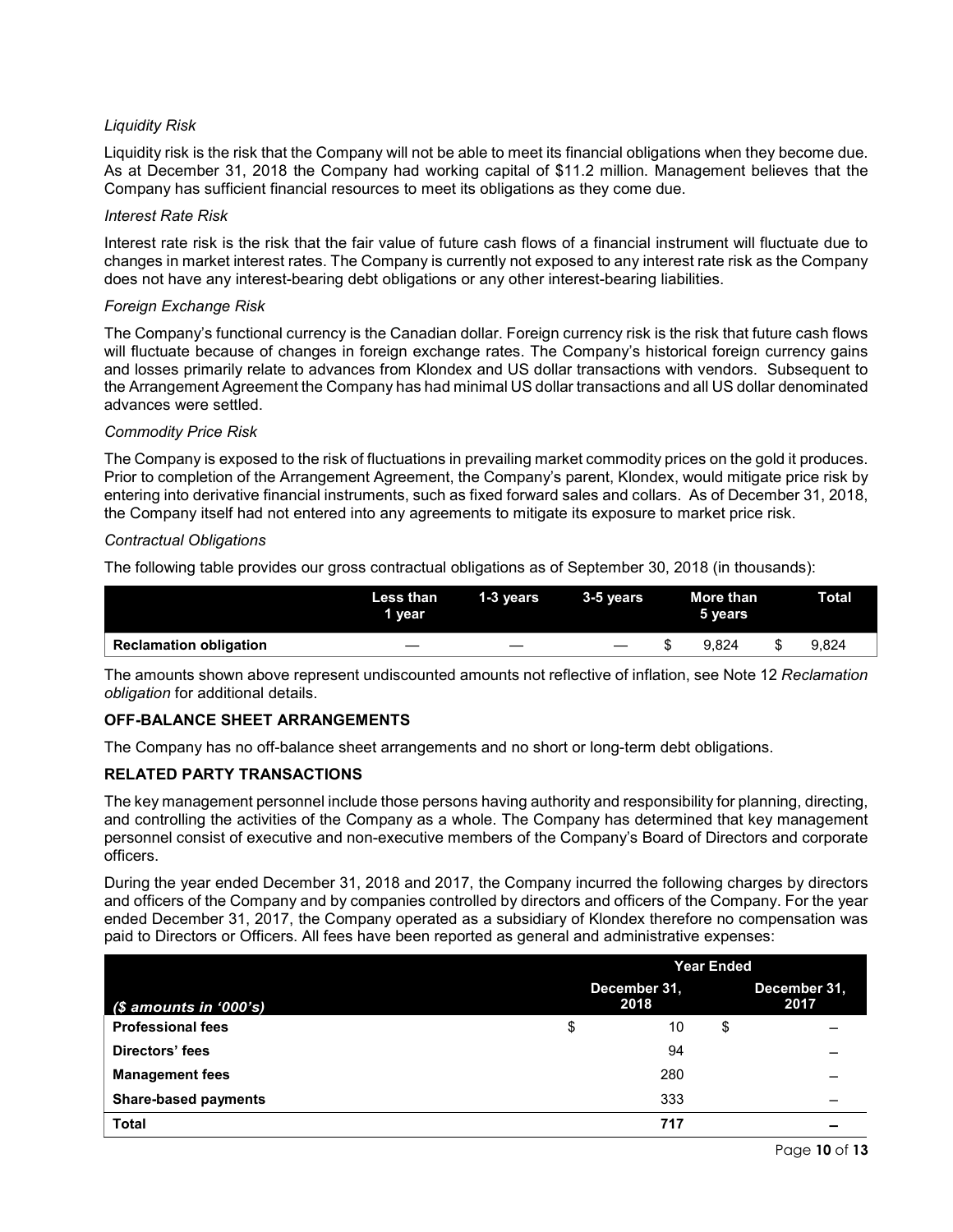# **OUTLOOK**

With an experienced board of directors and management team, a working capital balance of \$11.2 million, and access to external markets, Havilah is well poised to advance exploration at the Rice Lake property. The objective of this exploration will be to develop additional sources of ore to feed the True North mill, while also remaining flexible and responsive to continuing volatility in the resource sector. The Company recently completed ground-staking of 11,150 hectares, thus increasing its total land position in the Rice Lake belt to more than 53,000 hectares. This strategic acquisition provides the Company with a dominant and continuous land position along and adjacent to the crustal-scale Wanipigow Fault, over a total strike length of 80 kilometres. Major gold occurrences in the Rice Lake belt, including the True North mine at Bissett, Manitoba, which has produced approximately 2 million ounces of gold, are associated with structures that splay off this regional 'break'. The newly acquired ground provides an unprecedented opportunity to explore this fault system at a district scale.

Early in 2019, the Company completed the 1,900 metre drill program at Ogama-Rockland, which was designed to test each of the modelled vein systems in the locations previously reported to contain significant mineralized intercepts. The Company also commenced work to compile, level and merge high-resolution aeromagnetic datasets acquired by previous operators. This data will facilitate geological mapping and compilation of the district at scales suitable for the definition of project-scale targets. The Company has also acquired new highresolution aeromagnetic data over two key, historically underexplored areas totaling roughly 21,500 hectares at the lateral extents of the Rice Lake belt. This helicopter-borne survey consisted of 4,733 line-kilometres flown at a spacing of 50 metres, with a terrain clearance of 30 metres. The results will complete a seamless aeromagnetic dataset over the entire exposed length of the Wanipigow Fault in Manitoba, and thus facilitate geological mapping, structural analysis and target generation. Data acquisition is expected to be completed early in the second quarter 2019.

In preparation for the 2019 milling season, the Company, using the experience gained from the 2018 operating season, is focusing on a number of initiatives to optimize the tailings reprocessing operations to increase recovery, minimize ongoing costs, and generate positive cashflow from these operations in the spring to fall operating season.

The Company is also actively evaluating other exploration and development assets with a view to building a robust and diversified mineral resource company. While at any given time discussions and activities may be in progress on various initiatives, the Company currently does not have any binding agreements or binding commitments to enter into any such transactions. There is no assurance that these corporate activities will ever progress to the stage where a potential transaction might be successfully completed.

## **CRITICAL ACCOUNTING ESTIMATES**

The preparation of the Company's consolidated financial statements requires management to make estimates and assumptions. These estimates and assumptions affect the reported amounts of assets and liabilities; the disclosure of contingent assets and liabilities; as well as, the reported expenses during the reporting period. Such estimates and assumptions affect the determination of the carrying value and the recoverability of exploration and evaluation assets and the inputs used in calculating the fair value of share-based payment expense. Management re-evaluates its estimates and assumptions on an ongoing basis; however, due to the nature of estimates, actual amounts could differ from its estimates. The most critical accounting estimates upon which the Company depends are those requiring estimates of reserves and resources, future recoverability of assets, future costs for reclaiming areas of operations, and assumptions around future commodity prices.

# **RECENTLY ADOPTED ACCOUNTING POLICIES**

Effective January 1, 2018, the Company adopted IFRS 15 Revenue from Contracts with Customers ("IFRS 15") and IFRS 9 Financial Instruments ("IFRS 9").

## *IFRS 9*

IFRS 9 sets out requirements for recognizing and measuring financial assets, financial liabilities and some contracts to buy or sell non-financial items. This standard replaces IAS 39 Financial Instruments: Recognition and Measurement.

Under IFRS 9, financial assets are classified and measured based on the business model in which they are held and the characteristics of their contractual cash flows. The standard introduces additional changes relating to financial liabilities. It also amends the impairment model by introducing a new 'expected credit loss' model for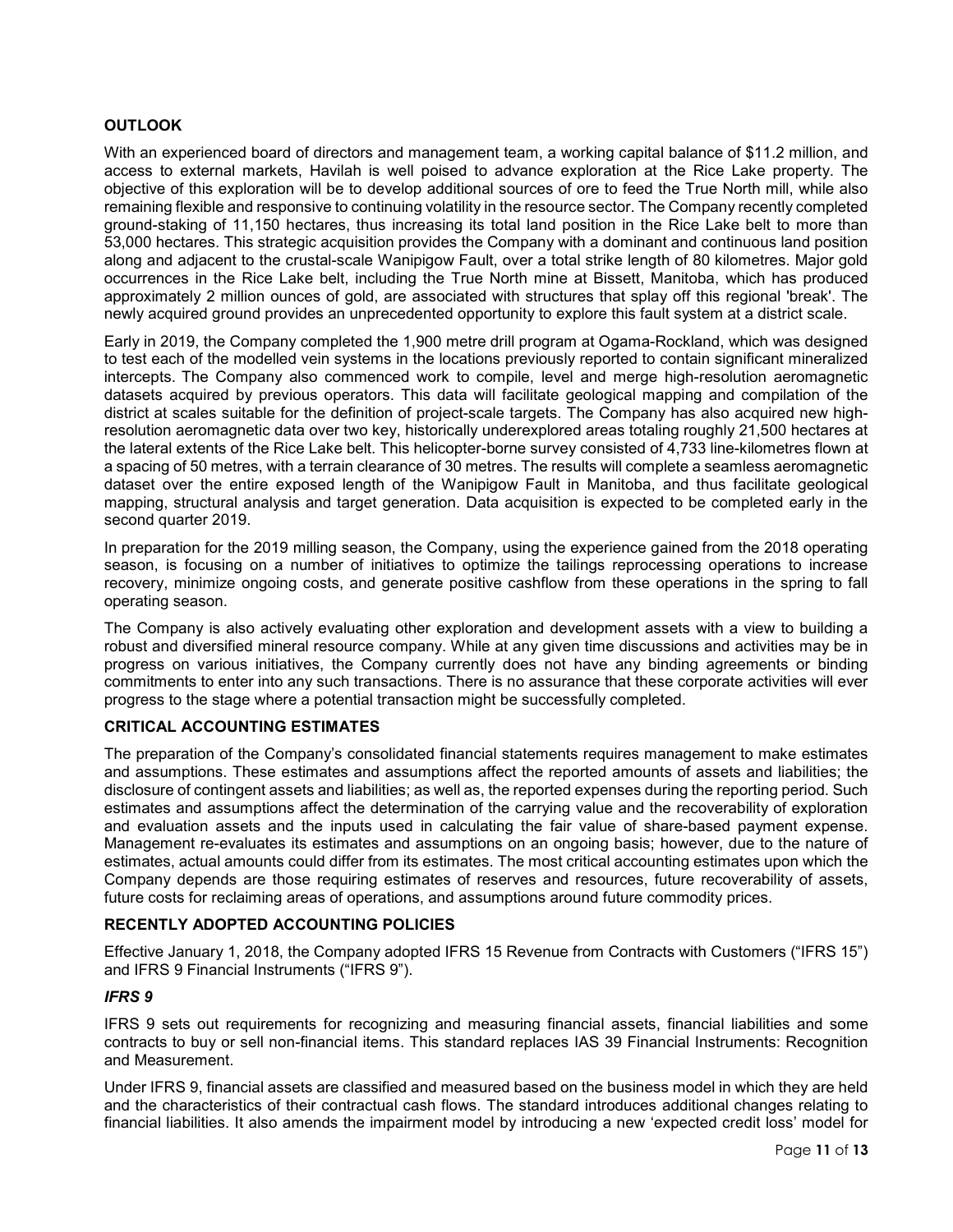#### calculating impairment.

IFRS 9 also includes a new general hedge accounting standard which aligns hedge accounting more closely with risk management. This new standard does not fundamentally change the types of hedging relationships or the requirement to measure and recognize ineffectiveness; however, it will provide more hedging strategies that are used for risk management to qualify for hedge accounting and introduce more judgment to assess the effectiveness of a hedging relationship. Special transitional requirements have been set for the application of the new general hedging model.

The adoption of IFRS 9 did not have a material impact on the Company's financial statements.

## *IFRS 15*

The Company adopted IFRS 15 using the modified retrospective method, which required it to apply the new revenue standard to (i) all new revenue contracts entered into after January 1, 2018, and (ii) revenue contracts which were not completed as of January 1, 2018. In accordance with this approach, the consolidated revenues for periods prior to January 1, 2018 were not revised and there was no cumulative effect of the adoption of IFRS 15 as of January 1, 2018.

The Company's current revenue recognition policy is consistent with IFRS 15 which requires that revenue from contracts with customers be recognized upon transfer of control over a good to the customer. The recognition of revenue upon transfer of control is generally satisfied when title transfers to the customer. As a result, the adoption of IFRS 15 did not have an impact on the Company's financial statements.

# **DISCLOSURE CONTROLS AND PROCEDURES**

The Company's certifying officers are responsible for ensuring that processes are in place to provide them with sufficient knowledge to support the representations they are making in their certificates regarding the absence of misrepresentations and fair disclosure of financial information. Investors should be aware that inherent limitation on the ability of certifying officers of a venture issuer to design and implement on a cost-effective basis DC&P and ICFR as defined in National Instrument 52-109 may result in additional risks to the quality, reliability, transparency and timeliness of interim and annual filings and other reports provided under securities legislation.

## **RISKS AND UNCERTAINTIES**

In conducting its business, Havilah faces a number of risks and uncertainties, many of which are beyond its ability to control or predict. Because of these risks and uncertainties, actual results may differ materially from those expressed or implied by forward-looking statements, and investors are cautioned not to place undue reliance on such statements, which speak only as of the date hereof. Investors are urged to review the discussion of risk factors associated with the Company's business as set out in the Company's annual Management Discussion and Analysis for the year ended December 31, 2017 as well as in the Company's audited consolidated financial statements (under the headings "Nature and Continuance of Operations" and "Significant Accounting Policies" and elsewhere within that document) for the year ended December 31, 2017, as filed on the SEDAR website at [www.sedar.com.](http://www.sedar.com/)

## **NON-IFRS FINANCIAL PERFORMANCE MEASURES**

The Company has included additional financial performance measures in this MD&A, such as production cash costs and all-in sustaining costs. The Company reports production cash costs and all-in sustaining costs on a per gold ounce sold basis. In the gold mining industry, this is a common performance measure but does not have any standardized meaning. The Company believes that, in addition to conventional measures prepared in accordance with IFRS, certain investors use this information to evaluate the Company's performance and ability to generate cash flow. Accordingly, it is intended to provide additional information and should not be considered in isolation or as a substitute for measures of performance prepared in accordance with IFRS.

"Total cash costs per ounce" is calculated from operation's cash costs and dividing the sum by the number of gold ounces sold. Operations cash costs include mining, milling, smelter and other direct costs.

"All-in sustaining cash costs per ounce" includes total cash costs per ounce (as defined above) and adds the sum of G&A, share-based compensation, sustaining capital expenditures and certain exploration and evaluation costs, all divided by the number of ounces sold. As this measure seeks to reflect the full cost of gold production from current operations, new project capital is not included in the calculation of all-in sustaining costs per ounce. Additionally, certain other cash expenditures, including income tax payments and financing costs, should they